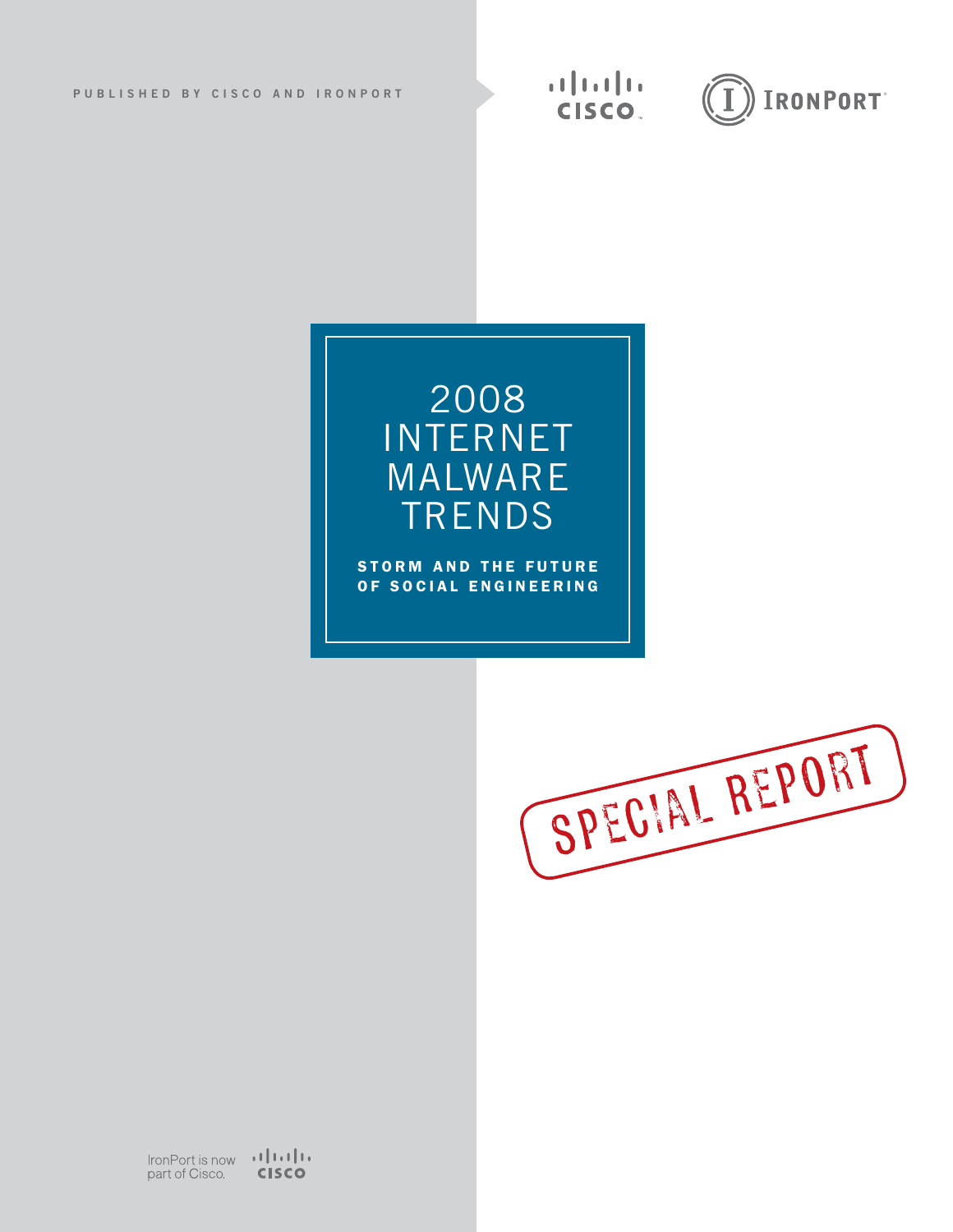Quick Reference **Malware Glossary** 

**Social malware –** Malware (such as Storm) which uses sophisticated social engineering techniques to make recruitment spam appealing to recipients. This malware is also highly distributed, adaptable and efficient, like many of today's legitimate applications.

**Drive-by exploit –** A method of using vulnerabilities in a Web browser to infect a computer with malware, without the computer user clicking on any download or other links on the site. All the user has to do is "drive by" the website – view the site without click ing on anything – to become infected.

**Super Node –** When a computer infected with Storm has Ports 53 and 80 open and shows it has good connectivity to the Internet, it may be promoted from Storm node to Super Node. Super Nodes take on tasks in propagating and monitoring the effectiveness of Storm that go beyond sending vast volumes of spam.

**Distributed Hash Table –** A new, decentralized means of discovering and sharing resources with other nodes on a network created for third-generation peerto-peer networks. Also used with great success by Storm malware.

**Fast flux –** A DNS technique in which the domain name server registration for a malware website URL is deregistered and reregistered between nodes in the Storm network every few minutes. This keeps the domain name consistent for site visitors, but continu ally changes the IP address it is hosted from so that the site is difficult to shut down.

**Money mule –** Someone who launders funds through their bank or PayPal account, forwarding money on, in exchange for a "commission." Typically, this person responded to a spam message offering a job work ing from home. The money mule doesn't know that the funds they are transferring were fraudulently obtained from phishing emails or fake online sales. Once the defrauded individual tracks down the money mule via their bank or PayPal account, the money is gone but the mule is liable for refunding it.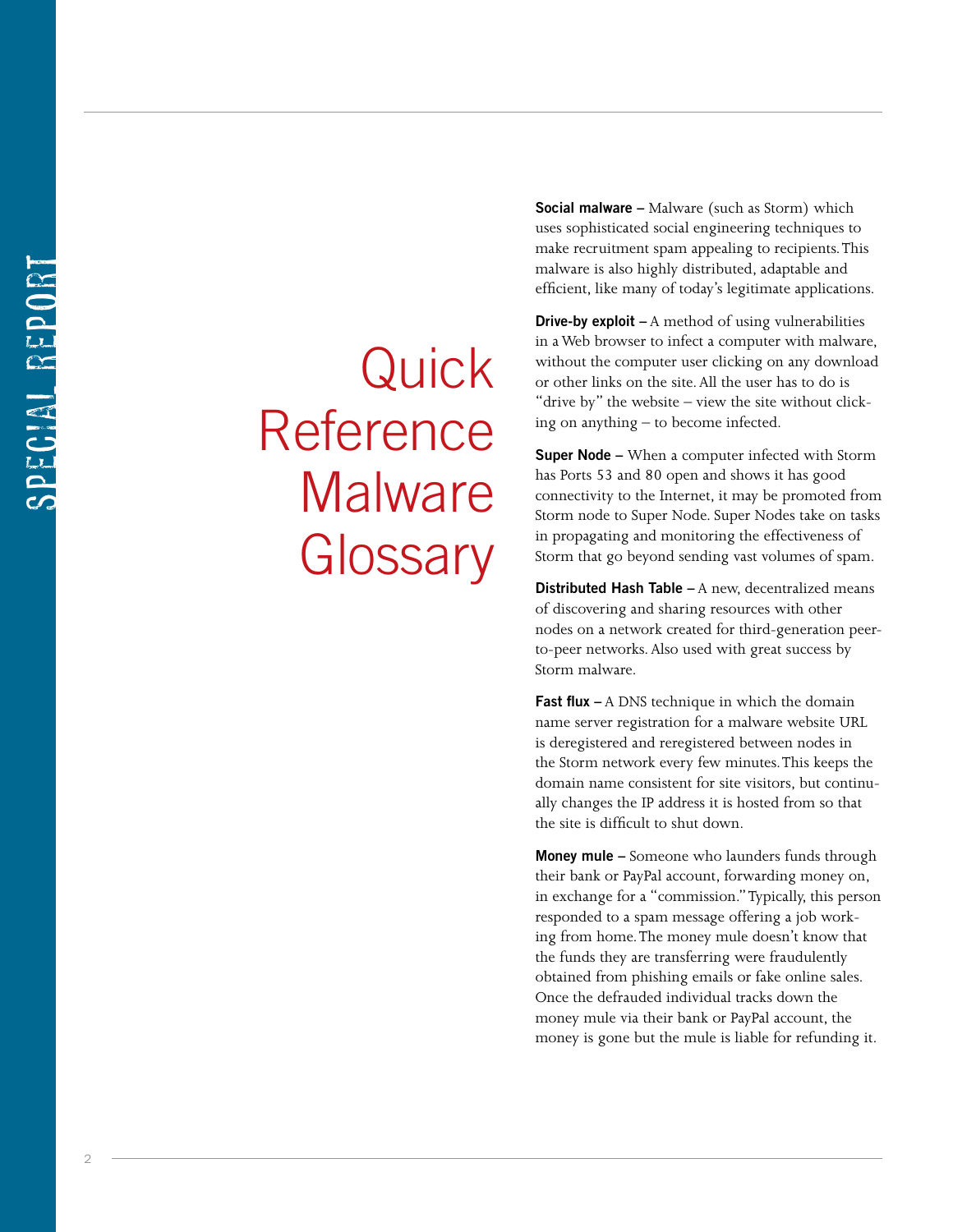#### LEARN MORE >>

I R O N P O R T S Y S T E M S

3

**Patrick Peterson,** Cisco Fellow and IronPort Director of Technology

**"** will be increasingly targeted and harder to detect.

# socially engineered<br>type of malware

TODAY'S MALWARE, LIKE STORM, EXISTS TO MAKE MONEY. New variants of this

2008 INTERNET MALWARE TRENDS: Storm and the Future of Social Engineering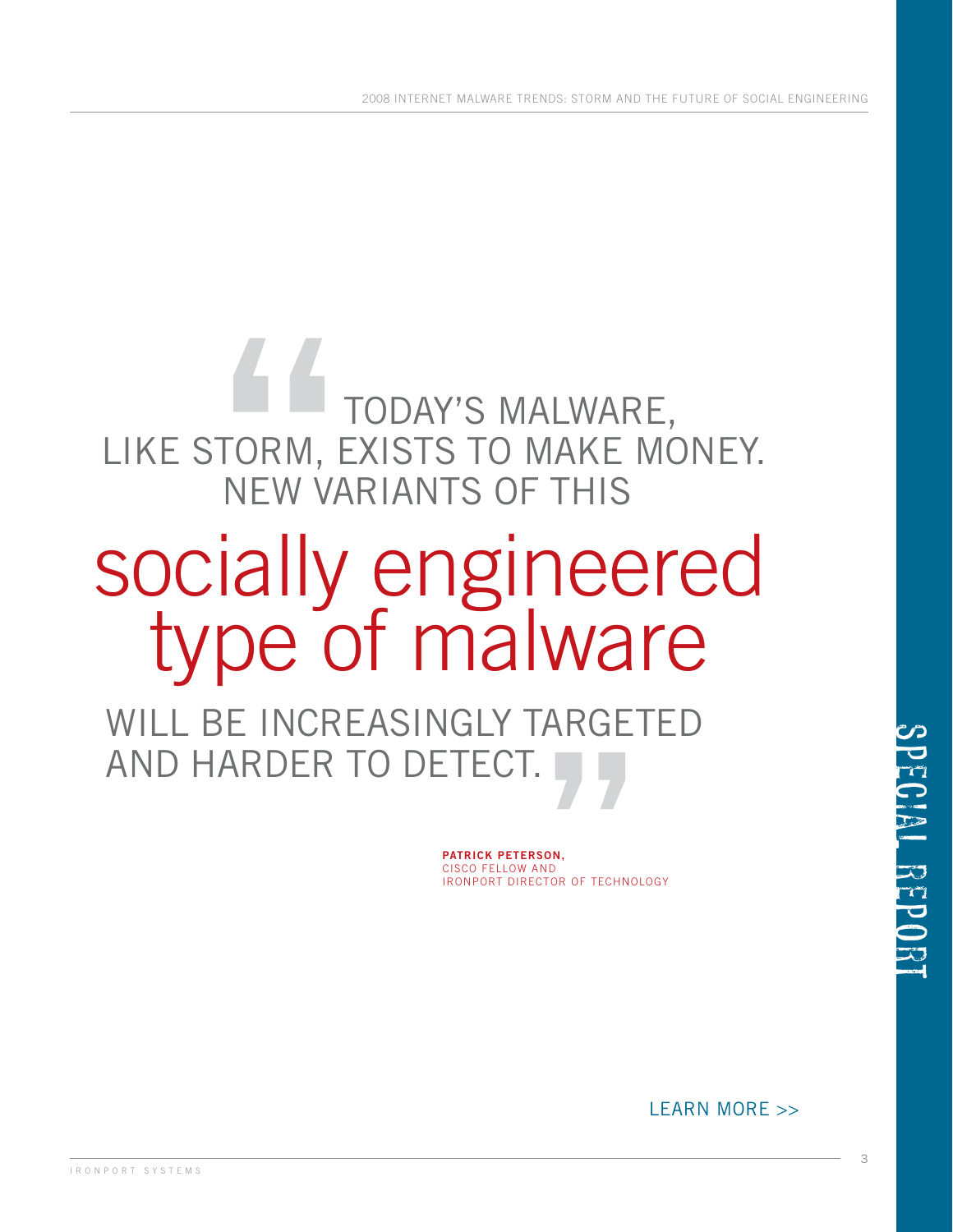2008 Internet malware Trends  $\begin{array}{|c|} \hline \texttt{2008 INTERNET} \\ \hline \texttt{SPECIAL REPORT} \end{array}$ 

## Introduction

In 2007, Storm burst onto the scene and rapidly spread. A new form of malware that propagated using a combination of email and websites, it proved extraordinarily sophisticated.

Storm used social engineering techniques to make its messages highly appealing to open and click through to. It took advantage of both lightweight and advanced protocols to spread, communicate and maintain its network. It was extremely adaptable – as well as self-defending. It was built as a flexible, reusable platform. And it was designed to make money.

Estimates of the number of computers infected with Storm ranged widely, with some security researchers positing that up to 50 million computers had been infected. Cisco's IronPort® Systems estimates that, at its most destructive point in July 2007, about 1.4 million computers were simultaneously infected and active – but that Storm continued to infect and re-infect around 900,000 computers per month. Storm has since shrunk in size for a variety of reasons, such as computers being disinfected or becoming dormant until needed again, and parts of the network being separated or switched to new, different botnets.

Still, Storm and newer malware botnets that build on Storm's strengths continue to affect and threaten Internet communication. To help explain the spread of Storm and current and future threats posed by similar malware, this report offers an examination of Storm and its history.

#### Start of the Storm

In January 2007, a new type of malware started spreading across the Internet, widely infecting computers running Microsoft operating systems.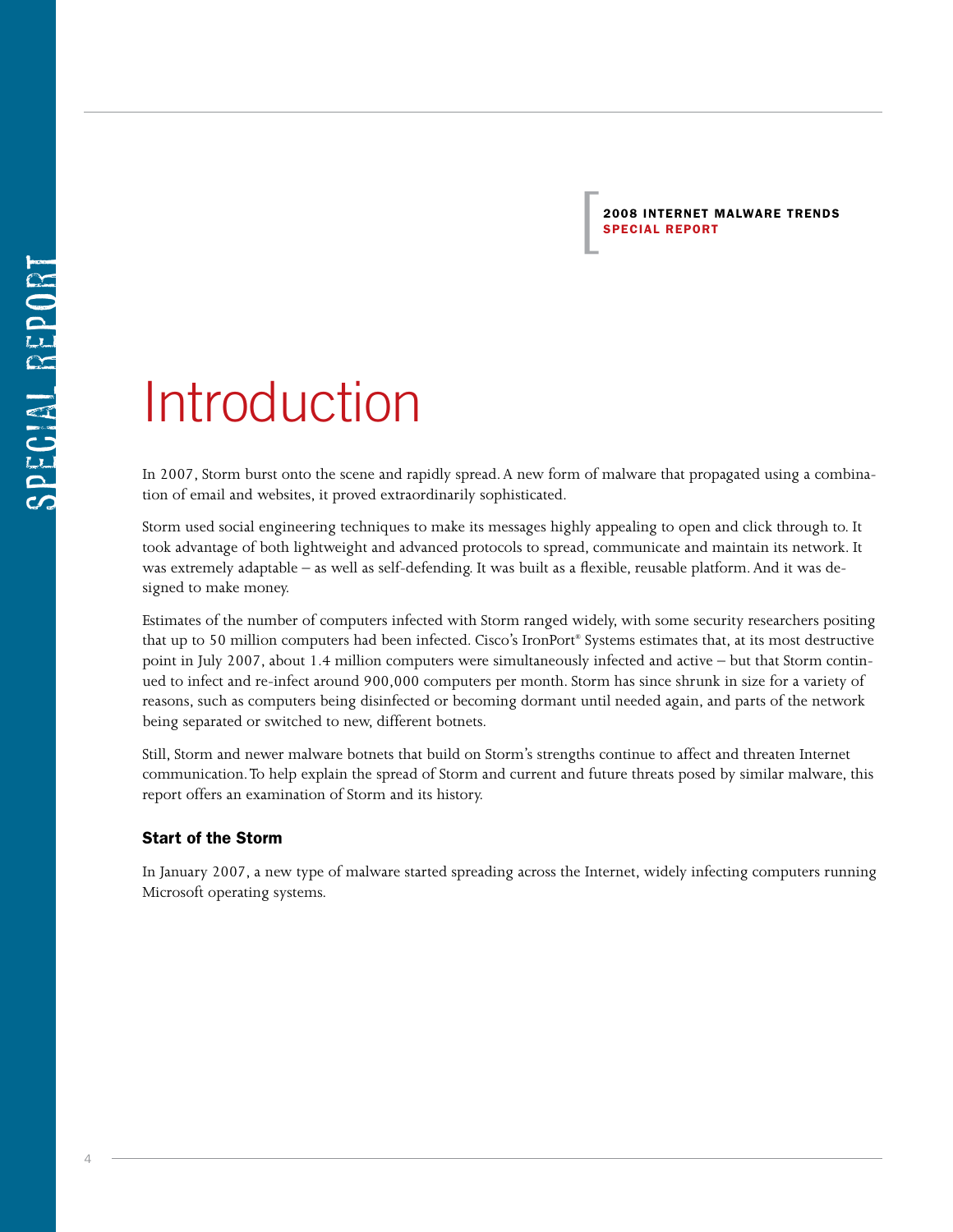Storm malware was first discovered on January 17, 2007. The name "Storm" came from the header of an early Storm spam message – "230 dead as storm batters Europe" – purporting to provide news about a major windstorm, Kyril, that was passing over Europe at the time. However, because of its broad scope and capability, Storm is called different things: Storm Worm, Storm Trojan, Storm Botnet, Storm Spam Engine and Storm DDoS (Distributed Denial of Service) Network.

Storm shows several key characteristics, some new and advanced. It uses cunning social engineering techniques – such as tying spam campaigns to a current event or site of interest – as well as a blend of email and the Web to spread. It is highly coordinated, yet decentralized – and with Storm using the latest generation of peer-to-peer (P2P) technology, it cannot be disabled by simply "cutting off its head." In addition, Storm is self-propagating – once infected, computers send out massive amounts of Storm spam to keep recruiting new nodes. It is extremely adaptable and can be used for different types of attacks – including email spam, phishing, DDoS, IM attacks and blog spam. Storm is also self-defending – it has launched DoS attacks against researchers and security organizations studying it.

Because of these characteristics, Storm quickly grew to enormous proportions. By sending out millions upon millions of spam messages – as many as 30,000 to 40,000 emails per hour from each infected computer – IronPort estimates that, at its July 2007 peak, Storm infected more than one million computers and was responsible for 20 percent of spam sent out worldwide. An impressive feat – but how did this happen?

#### A storm by any other name

Storm may be its most commonly known name, but different security vendors refer to this malware under various names, including:

- **Nuwar**
- $Pearomm$
- Dorf
- Zhelatin
- Small.dam
- $\blacksquare$  CME-711
- <sup>n</sup> Peed
- $\blacksquare$  Tibs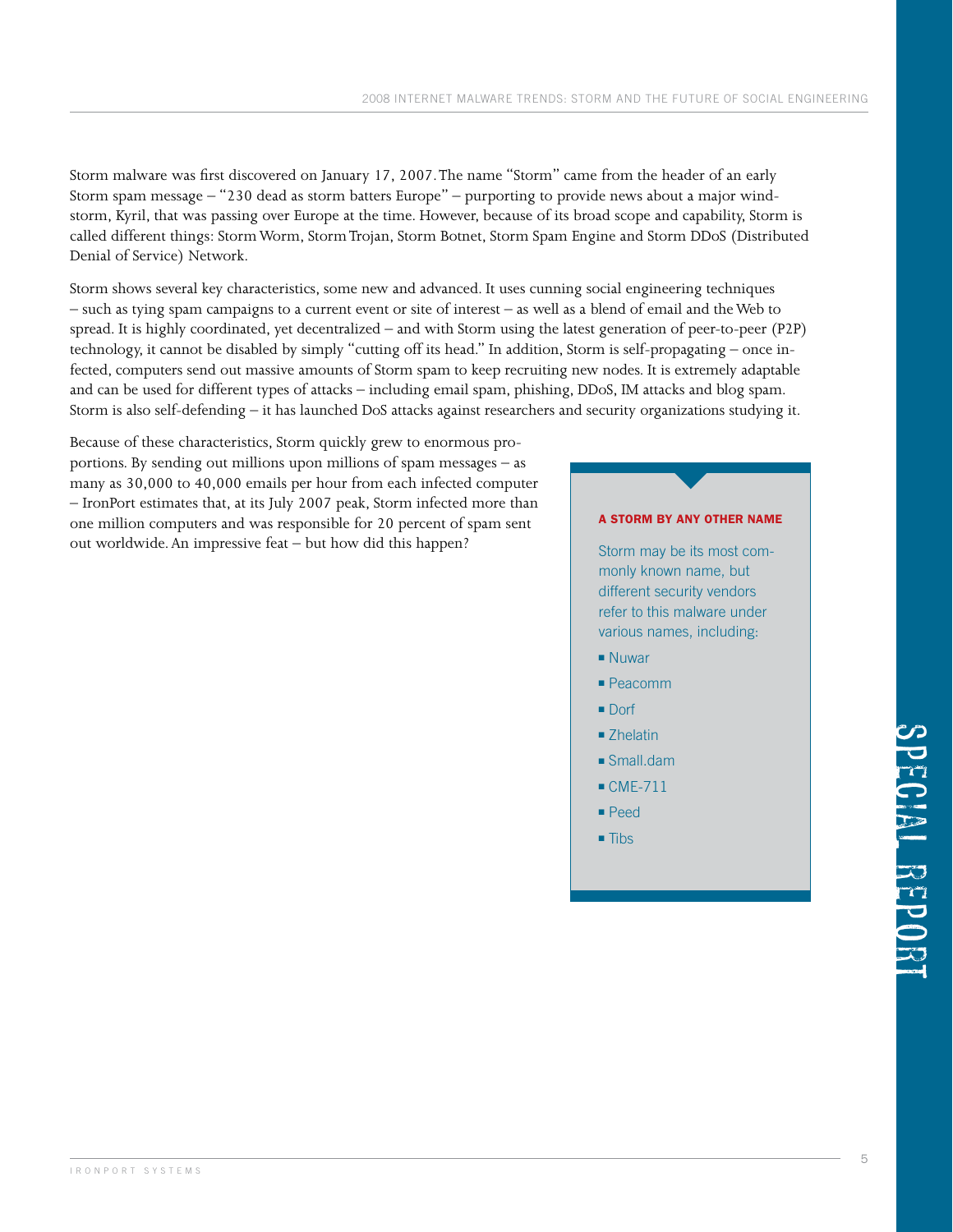## Storm in Action

To achieve its remarkable results, Storm uses a sophisticated set of tools and technologies.

**Social engineering strategies.** In several instances, Storm spread using emails and websites that looked related to current events. For instance, spam messages were sent with news-related headers, Valentine's Day messages and holiday e-cards. Other examples included spam that apparently links to personal videos related to the recipient posted on YouTube, or points to a website that seems to offer NFL tracking tools at the beginning of football season.

When recipients click on such links, they are offered a legitimate-looking application, which instead infects their computer with Storm when downloaded. Their computer can also be infected through a "drive-by" exploit just from viewing a compromised page with a vulnerable Web browser (such as Microsoft Internet Explorer).

| From:<br>Sent: Sun 9/9/2007 10:23 PM<br>To:<br>Cc:                                                                                                                                                                            |                                                                                                                                                                                                            |
|-------------------------------------------------------------------------------------------------------------------------------------------------------------------------------------------------------------------------------|------------------------------------------------------------------------------------------------------------------------------------------------------------------------------------------------------------|
| Subject: FOOTBALL! Are You ready?[IronPort SPAM]<br>Are you ready for some football?<br>Don't miss a thing because you didn't know, this season.<br>Get all the info you need from our online game trac<br>http://89.0.60.76/ | From:<br>Sent: Sun 9/9/2007 11:45 PM<br>To:                                                                                                                                                                |
| STORM TROJAN EMAILS - CLASSIC BLENDED THREAT                                                                                                                                                                                  | Cc:<br>Subject: Free NFL Game Tracker[IronPort SPAM]                                                                                                                                                       |
|                                                                                                                                                                                                                               | Football is back, Life may resume again!<br>Know all the games, what time, what channel and the stats.<br>Have all the details for every game with our free game tracking system:<br>http://69.247.209.124 |

The recipient does not know where these link to

**Peer-to-peer technology.** Older botnets were not as effective as Storm because they used a more centralized command and control (C&C) structure or communications protocols that were relatively easy to detect and shut down. But Storm innovated by using newer open source peer-to-peer protocols, such as Overnet, to decentralize its operations.

This third generation of peer-to-peer applications employs a distributed hash table to let the different computers on a peer-to-peer network discover, store and share information about the system resources of other computers on the network. That means no longer having to depend on inefficient network flooding, a few central servers, or centralized hash table to maintain and share such information. It also eliminates the possibility of "decapitating" the network.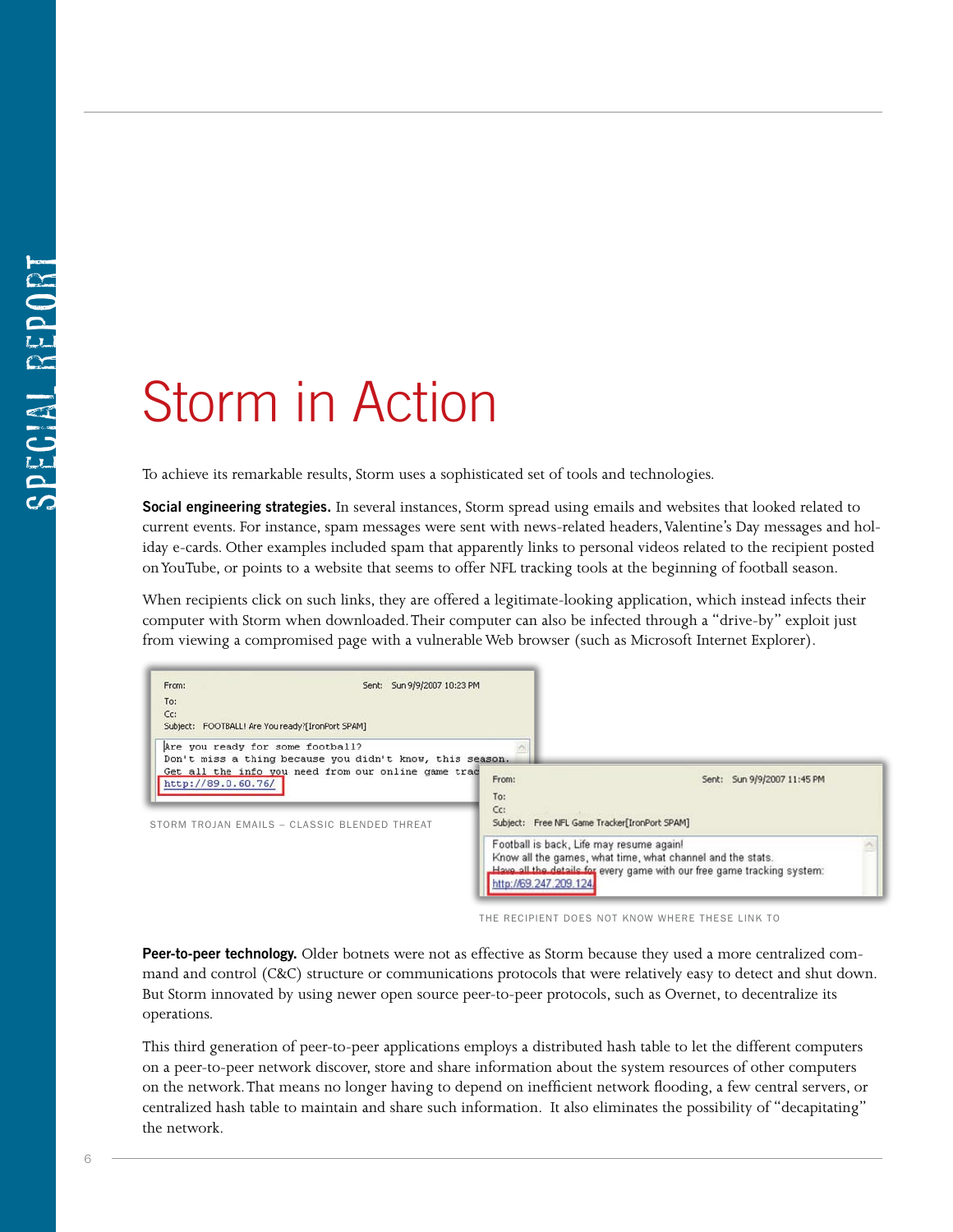**Efficient communications protocols.** As soon as a computer is infected, Storm takes advantage of the UDP (User Datagram Protocol) – an Internet communications protocol that lets computers send short messages over any open port. This method is less reliable than TCP/IP, but good enough for Storm's first task, which is to quickly send out messages announcing its presence to other infected computers, so it can join a group of Storm-infected machines to share and compare resources.

The infected computer can then be queried about whether it has the resources to send out spam, or if certain ports are open that will let it perform more advanced Storm tasks. On an infected computer, the Storm application can also perform "health checks," such as repeatedly fetching the Google homepage to make sure the computer remains connected to the Internet and ready for spamming action, or sending out a short file every few seconds to indicate the computer is still active.

**Effective propagation techniques.** Once an infected computer announces itself to the Storm network and becomes a node (or "zombie") in the network, it receives instructions to start send-

ing out spam. A lot of spam. IronPort found that one infected computer sent out 30,000 to 40,000 spam

messages per hour. Sometimes, the infected computer would stop sending spam after a while or for a certain period of time – an effective camouflage technique that can make it more difficult to detect Storm's presence.

The email sent out by Storm nodes alternates between spam aimed at recruiting additional users and computers to the Storm network via social engineering and spam created to generate revenue. Both of these types of messages are designed to look legitimate and appealing.

A common use of Storm money-making spam is pharmaceutical, advertising medications for sale from (often Canadian) online pharmacies. The websites look credible and the orders are usually fulfilled – with counterfeit drugs from India or Russia. IronPort believes that many of these pharmaceutical sales are funding additional development of Storm and related malware. Other revenue-generating types of Storm email include phishing spam, spam that pushes penny stocks in "pump and dump" campaigns and spam that lures recipients into ostensible work-from-home "money mule" schemes.

**Optimizing infected resources.** In letting the Storm network know about their presence and capabilities, some computers identify themselves to the network as having Ports 53 and 80 open and being reliably connected to the Internet. These five percent of infected computers then go on to become Storm "Super Nodes." These computers are the Storm elite. They perform more complex tasks, such as hosting Storm recruitment and Storm

|                                  |                | Dont Miss A Single game This Season<br><b>Download Your Free Season Tracker and Stay</b> |          |                                 | Game Tracker   | <b>Free NFL</b> |       |                                           |
|----------------------------------|----------------|------------------------------------------------------------------------------------------|----------|---------------------------------|----------------|-----------------|-------|-------------------------------------------|
| Week <sub>1</sub>                |                | <b>Up To Date With Every Game</b>                                                        |          |                                 |                |                 |       |                                           |
| Thursday,<br><b>September 06</b> | Time (EST)     | <b>Too Passer</b>                                                                        |          | <b>Top Rusher</b>               |                |                 |       | <b>Top Receiver</b>                       |
| NO 10 @ NO 41                    | <b>FINAL</b>   | IND Peyton Manning 288 Yds                                                               |          | <b>IND Jaseph Addis 118 Yds</b> | <b>DIRECTV</b> |                 | 知识別名  | IND Regge Wante: 115 Yds.                 |
| Sunday,<br>September 09          | Time (EST)     | Tickets                                                                                  | Nebscork |                                 |                |                 |       | Channel HD Channel Home Away Westwood One |
| MA @ WAS                         | 1:00 PM        | Ticketa                                                                                  | CDS      | 709                             | 723            | 130             | 110   |                                           |
| ATL @ MIN                        | 1:00 PM        | Tickets                                                                                  | FOX      | ŤΗ                              | 725            | 125             | $+22$ |                                           |
| TEN @ JAC                        | 1:00 PM        | Tickets                                                                                  | CDS      | 707                             |                | 158             |       |                                           |
| CAR @ STL                        | 1:00 PM        | Tickiets                                                                                 | FOX      | 712                             | 726            | 147             | 146   |                                           |
| <b>RIGGLE</b>                    | <b>1:00 PM</b> | <b>Tickets</b>                                                                           | CBS      | 705                             | 720            | 153             | 121   |                                           |
| NE @ 552                         | <b>1:00 PM</b> | <b>Tickets</b>                                                                           | CBS      | 208                             | 722            | 122             | titt  |                                           |
| PH @ 00                          | 1:00 PM        | <b>Tickets</b>                                                                           | FOX      | 710                             | 724            | 114             | 120   |                                           |
| DEN @ BUE                        | 1:00 PM        | Tickets                                                                                  | CBS      | 704                             | TIS            | 110             | 143   |                                           |
| <b>KC-0 152U</b>                 | 1:00 PM        | Tickets                                                                                  | CBS      | 700                             | 721            | 140             | 107   |                                           |
| TO @ SEA                         | 4.15 PM        | Tickets                                                                                  | FOX      | 715                             | 726            | 119             | 147   |                                           |
| DET @ OAK                        | 4.15 PM        | <b>Tickets</b>                                                                           | FOX      | 714                             | 725            | 126             | 123   |                                           |
| CH & SD                          | 4.15 PM        | Tickets                                                                                  | IFICOC   | 713                             | 724            | 125             | 122   |                                           |
| NYG O DAL                        | 8:15 PM        | Tickets                                                                                  | NDC      |                                 | 血生             | 122             | 126   | <b>Badio</b>                              |

**Familiar Site?** Spoofed NFL Site

|                                                     |             |          |                 | DIRECTV.       |                    | <b>TANKIS</b>  |             |              |
|-----------------------------------------------------|-------------|----------|-----------------|----------------|--------------------|----------------|-------------|--------------|
| Sunday, October 14                                  | Time (EST). | Tickets  | Network         | Channel        | <b>HD-Chennel</b>  | <b>Promist</b> | Away        | Westwood One |
| MILEOS                                              | 1:00 PM     | Tickets  | <b>FOX</b>      | 715            | 720                | 153            | 107         |              |
| 林天森白毛                                               | 1:00 PM     | Ticketz  | CBS.            | 789            |                    | 110            | $+43$       |              |
| VIAS @ 08                                           | 1:00 PM     | Tickets  | FOX             | 786            | 721                | 140            | 114         |              |
| HOU @ JAC                                           | 1:00 PM     | Tckets   | CBS             | 709            | 725                | 147            | 121         |              |
| <b>STL@EAL</b>                                      | 1:00 PM     | Toketz   | Föx:            | 704            | 719                | 122            | tät         |              |
| CIN Q NO                                            | 1:00 PM     | Tickets  | $cm$            | 7:0            | 722                | 125            | 123         |              |
| <b>TEN OR THE</b>                                   | 1.00 PM     | 「日感」     | CBS             | 71             | 723                | 126            |             |              |
| FH @ M/J                                            | 1:00 PM     | Tickets  | FOX <sup></sup> | 787            | 724                | 130            | 119         |              |
| CAR @ ARI                                           | 4/35 PM     | Texets   | <b>FOX</b>      | 712            | 724                | 121            | 147         |              |
| CAR @ SD                                            | 415 PM      | Ticketz  | CBS             | 714            | 725                | <b>TTB</b>     | 126         |              |
| <b>NE @ DAL</b>                                     | 415 PM      | Tickets  | CBS             | 73             | 726                | 123            | 122         |              |
| <b>ND @ SEA</b>                                     | 815 PM      | Ticketz  | NBC             |                | 85                 | 126            | 122         | Radia        |
|                                                     |             |          |                 | DRECTV.        |                    | SRUS           |             |              |
| Monday, October 15                                  | Time (EST)  | Taskets: | Network         | <b>Channel</b> | <b>HD Chervell</b> | <b>Pone</b>    | <b>Away</b> | Westwood One |
| NYO @ ATL                                           | 8:30 PM     | Tiskets  | ESPN            | 206            | 73                 | 123            | 126         | Fade:        |
| Byes: Bills, Broncos, Lions, Colls, Steelers, 49ers |             |          | 37500           |                |                    |                |             |              |

The Real NFL Site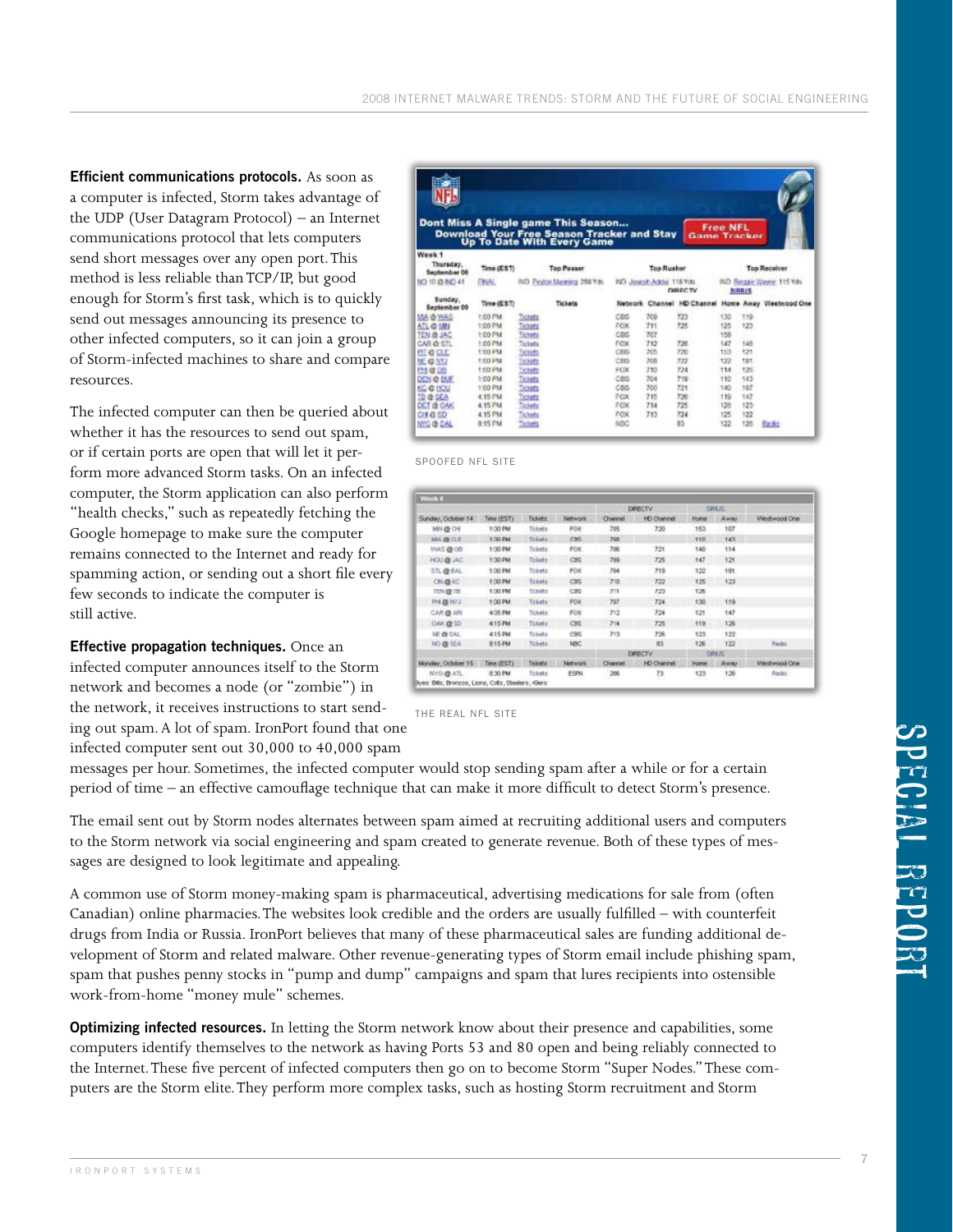

Joining a Peer-to-Peer botnet

of omining bed UDM and their for each resources Storm nodes using peer-to-peer technology

#### Peering data from one infection

#### **19 February 2008 Infection Observations, 34 Hours**

- Seed list contained 241 peers
- All were attempted in less than one second
- 110 were reachable (46%)
- <sup>n</sup> Additional peers were located and connections attempted
- 74,465 additional peers were contacted within 34 hours
- 71,869 additional peers successful (96.5%)
- <sup>n</sup> Port 19074: 973,705 flows in 34 hours
- Port 19074 was 99.875% of all flows
- **UDP P2P traffic well distributed to peers**
- <sup>n</sup> Bootstrap file 'stale', but P2P still highly effective and distributed

pharmaceutical sales websites, assisting with DNS (Domain Name Server) resolution of these sites, helping control and assign tasks to non-elite Storm nodes, and reporting on website statistics and node health to Storm campaign creators and operators.

**Constant adaptability and evolution.** Storm's operators are extraordinarily sophisticated in their adaptability. Its spam campaigns (both content and type) are frequently updated to find new victims and vulnerabilities. Storm switches to different types of messages, such as current news headlines, e-card greetings, free game offers, anti-spyware tools, and more. It also varies attachment types – utilizing GIFs, PDFs, Excel files and MP3s to keep convincing recipients to click. Additionally, with Storm Super Nodes measuring the effectiveness of propagation and revenue-generating campaigns, Storm campaign creators can update or switch out less-effective campaigns for new, updated ones with more up-to-date appeal.

To make it difficult to shut down its recruitment/malware and revenue-generating websites, Storm uses a DNS technique called "fast-flux." With this method, the domain name server address for a Storm website URL is deregistered and reregistered between nodes in the network every few minutes. For the site visitor, a domain name (such as "MyCanadianPharmacy.com") stays constant, while the server the site is hosted on is switched to Storm Super Nodes all over the world – making it difficult to track and shut down.

The Storm application or malware code also morphs very frequently, keeping it difficult for anti-virus and anti-malware programs to quickly recognize all or the newest variants. Sometimes Storm goes quiet and stops sending spam from a computer, or part of a network goes dormant, also camouflaging an infection or how far it has spread. When Storm is cleaned from computers or nodes go inactive, the network quickly adapts and peers with different nodes to keep overall operations running efficiently. Finally, Storm defends itself. When it detects that computers from certain locations – such as anti-malware research organizations – are visiting infected sites too frequently, it launches DoS attacks against those locations.

**Blending attacks and blending into the background.** By combining spam that is socially engineered to be appealing with websites that deliver the malware payload or generate revenue through pharmaceutical sales, Storm creates a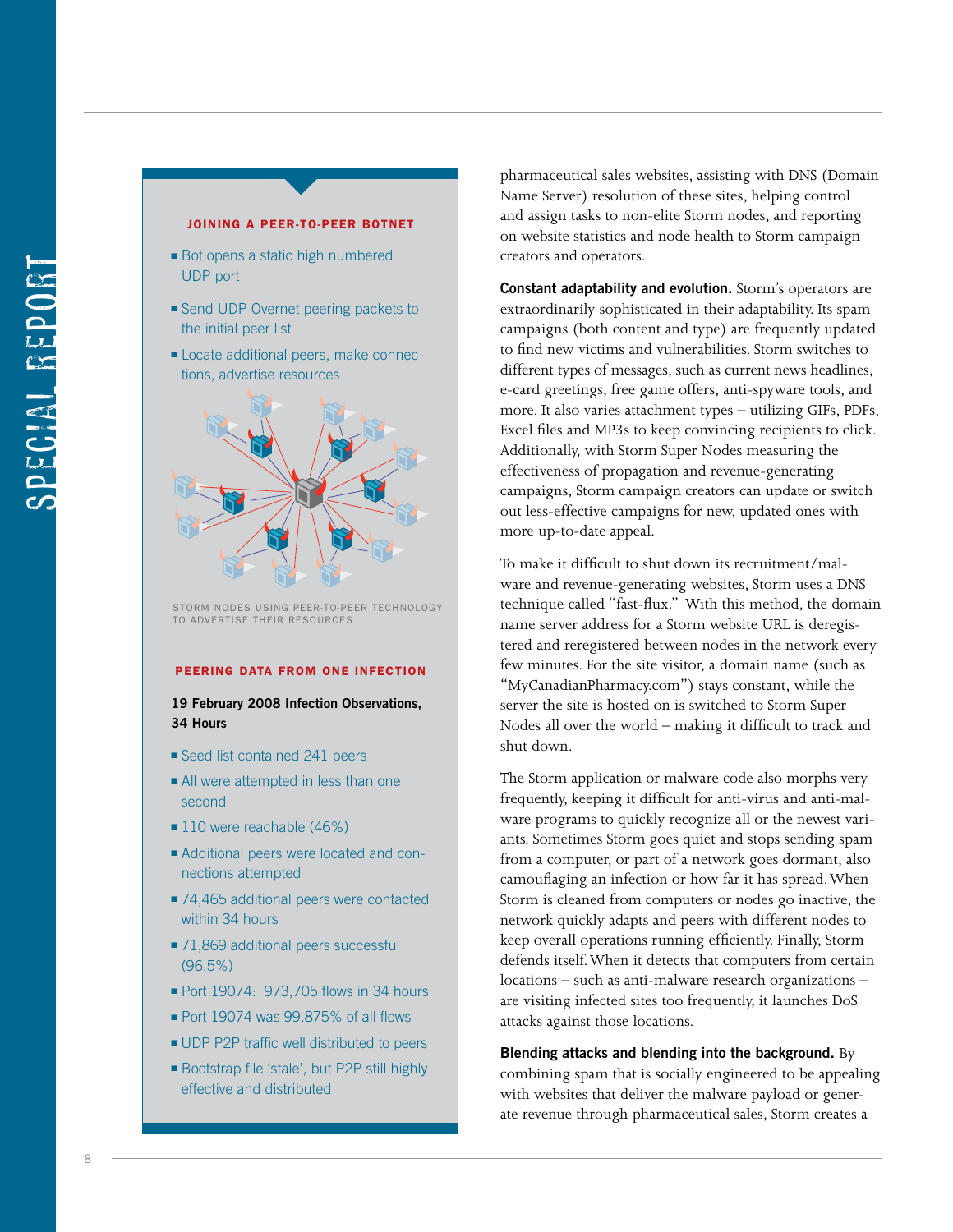highly-effective blended attack mechanism. Rather than trying to deliver the malware payload via an executable attachment in an email – which many consumers recognize they should avoid – the spam message instead acts as a gateway. Not obviously malicious itself, the email lures recipients to websites that will infect their computers, generate revenue for criminal organizations by selling them pharmaceuticals, or (if they respond to work-from-home money mule emails) turn them into inadvertent accessories to phishing crimes.

Meanwhile, for a computer user whose machine gets infected with Storm, most of the Storm activities their computer is performing are not noticeable. Storm is an effective parasite – it refrains from overloading a host computer with commands, instead cleverly running its own processes in parallel with the computer user's. Unless the user notices the computer is suddenly running slower than usual or their anti-virus or anti-malware program happens to detect the variant of Storm present on their computer, the user may never realize they are part of a Storm botnet.

#### Money Mules

In money mule schemes, the recipient takes a work-from-home job laundering funds through their bank or PayPal account – then forwarding the money on, in exchange for a "commission." Though the money mule doesn't know this, the funds are fraudulently obtained from phishing emails or fake online sales. Once the defrauded individual tracks down the money mule via their bank or PayPal account, the money is gone but the mule is liable for refunding it.



to work. anti-spyware servicesExamples of malicious sites disguised as

#### "Anti"-Spyware Social Engineering

The tactic of offering up a legitimate-looking website to unsuspecting Internet users is not new to Storm – it is frequently used by makers of Trojan software. Many such sites even disguise themselves as anti-spyware services, purporting to offer short-term trials of malware scanning software.

Although fake spyware scanners have been around for a few years, they continue to lure new victims. This is because, as with other social engineering-driven malware, they are

> becoming ever more sophisticated in appearance – for example, by displaying actual or slightly altered logos from legitimate companies that rate and review anti-malware software. Two such recent websites, Malwarrior.com and Winspywareprotect.com, feature logos that identify their ostensible anti-spyware scanning software as a "PC World Best Buy" and as a four-star pick from CNet's Download.com.

> The number of new domain names being registered and used for fraudulent anti-spyware sites is increasing at a rapid rate, indicating that their approach continues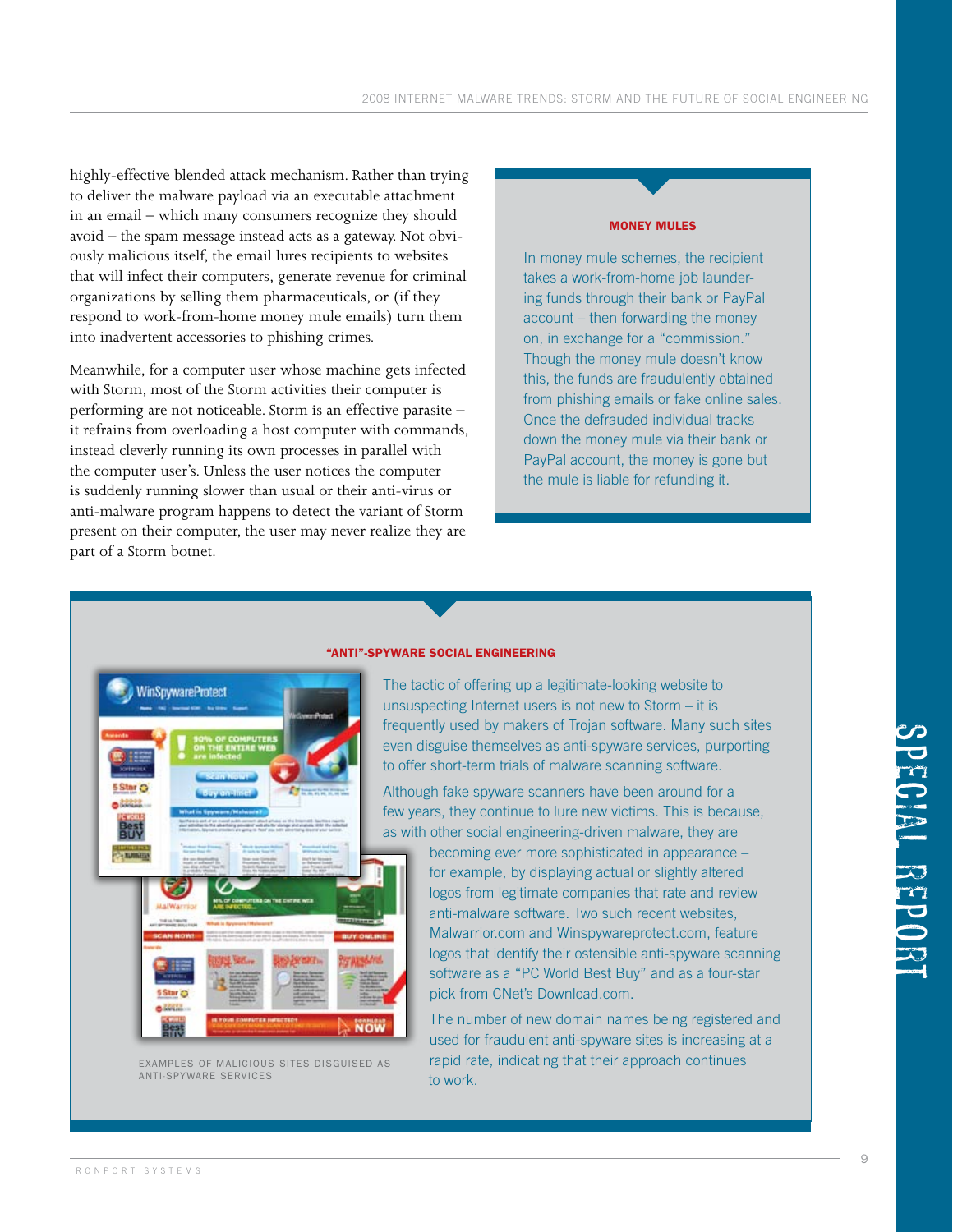## Storm's True Purpose: Revenue

From the above, we see that Storm is very well designed malware, not just a single-use application but a reusable, extensible and scalable attack platform. The creators keep working to ensure its code is updated and tasks are reassigned so the network stays active and can evade detection. The spam campaigns are frequently updated to keep victims and security companies guessing. So, who benefits from this labor?

Unlike many earlier widespread malware attacks, Storm is not designed for flash-in-the-pan glory or to bring computers and networks to a halt. Instead, Storm is deliberately architected for profit over the long term.

Part of Storm's mission is to propagate itself. But its other goal is to make money by getting people to buy pharmaceuticals from Storm-related websites, invest in Storm-promoted penny stocks, or visit phishing sites.

One example, the "Canadian Pharmacy" website, which many

#### Canadian Pharmacy



- Canadian Pharmacy
	- 1.5 billion spam messages per day
	- Modifying content and URL domain every 15 minutes
	- Sent from 106,000 zombies in 106 countries
- Customer Response Infrastructure
	- 100 new domains per day
	- 15 uniquely branded websites
	- Use of 'zombie proxies' in HTTP path
	- High-quality customer support
- $\blacksquare$  One Criminal
	- Shipping drugs from India and China
	- Revenue > \$150 million per year

Storm emails promote, is estimated to have sales of (US) \$150 million per year. The site offers a customer service phone number that goes into voicemail and buyers do usually receive the drugs – the shipments include counterfeit pharmaceuticals from China and India, rather than brand-name ones from Canada.

The way Storm has been generating revenue for criminal counterfeit-pharmaceutical organizations and "pump and dump" stock scammers may only be the beginning.

Storm code now includes assigning an encryption key that effectively separates Storm nodes into smaller networks, whose nodes all use the same encryption key. This means Storm's creators and operators can lease or rent out these separate, smaller Storm networks to different spammers and criminal organizations.

Like booking time on a supercomputer, these organizations will be able to lease Storm time and nodes for new revenue-generating spam campaigns, DDoS attacks against corporate or government targets they select and various other purposes. Because of the effectiveness of Storm's propagation, the business model of renting out parts of the network could be exceptionally lucrative for creators of Storm and similar malware.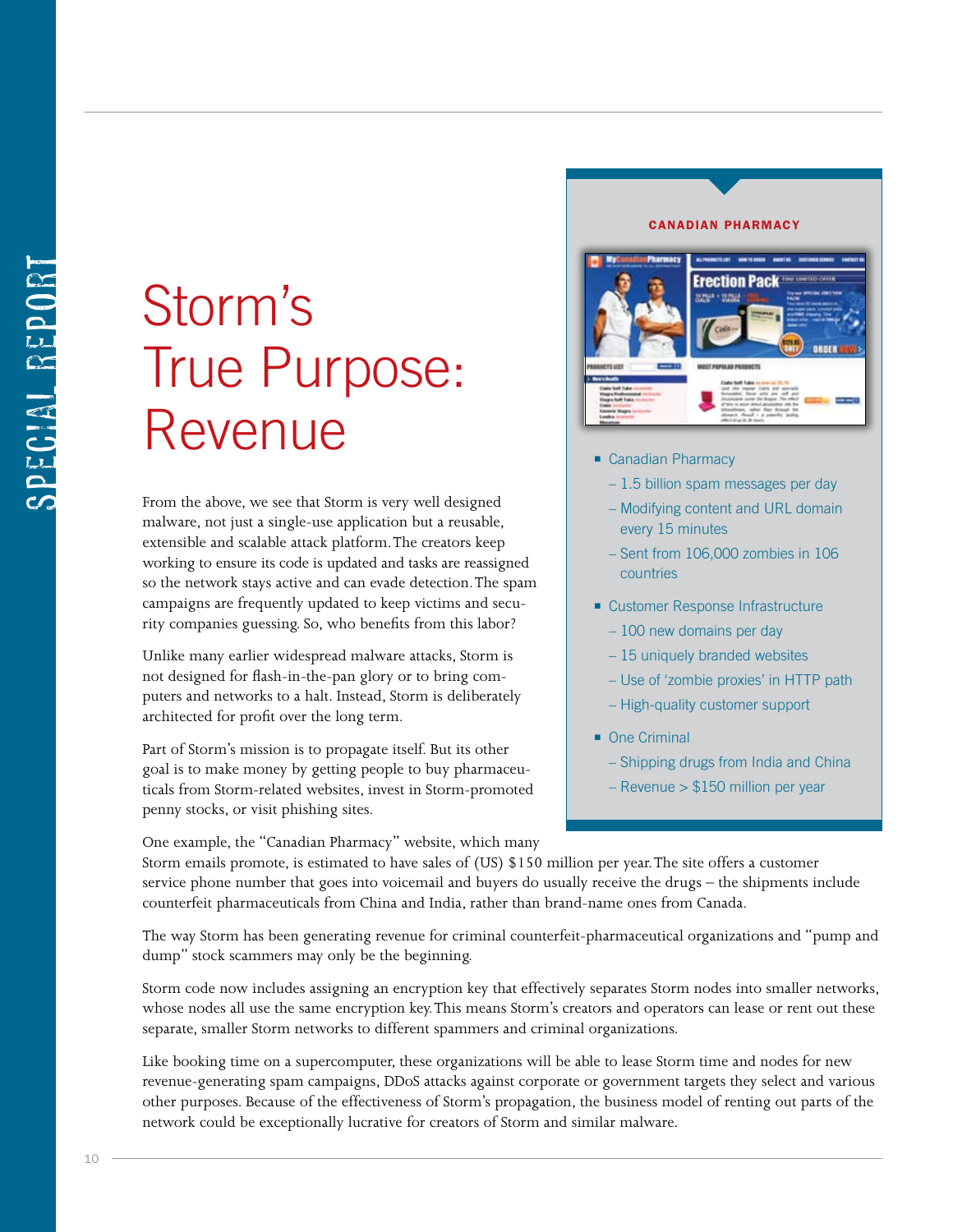#### Social Malware Methods Used for Recruitment and Revenue Generation

**Malicious "anti-spyware" sites.** Sites such as antispyware911.com purport to offer a free scanner that will alert computer users to infections on their system. In reality, the user is downloading and installing malware onto their computer.

**Spoofed NFL site.** Active just as the 2007 fall football season started, this deceptive site, which promoted a free NFL season game tracker application, looked very much like the real NFL site. The game tracker download was in fact Storm malware.

**Spurious YouTube site.** Spam purporting to show a video clip posted on YouTube, in which the recipient might be featured, directed recipients to a site that showed a YouTube logo and a message implying that they should click on another link and hit "run" to see the actual video. When they do, a malware download is initiated.

**Fraudulent e-cards.** Sent out especially around holidays such as Valentine's Day, these messages announce that the recipient has received an e-card from someone. If the recipient clicks through to the website, they download Storm malware in the background.

**Free Games, Psycho Kitty and other youth-oriented applications and sites.** Especially targeted at younger demographics, these increasingly clever websites look appealing and fun in a MySpace or hip Web 2.0 way, but actually infect visitors' computers with malware.

**Vulnerabilities in widely used software applications.** Malware creators identify vulnerabilities in popularly downloaded, legitimate software. They take advantage of this vulnerability by inserting active code (e.g., JavaScript), which exploits the applications' flaws – automatically directing the application to retrieve malicious content from malware-laden servers.

**Blog comment spam.** Also know as "threat blog spam" or "thog attacks," these spam comments on legitimate blogs include links leading to sites that infect computers with malware.

**Excel attachment spam.** Briefly but intensely used during August of 2007, more than 1 billion spam messages that included Excel file (.xls) attachments were sent out over a six-day period. This may have been a test, which eventually failed, to see how effective Excel attachment messages were in terms of response rates and infiltrating anti-spam systems.

**MP3 attachment spam.** October of 2007 saw a surge in spam messages with MP3 attachments. The messages purported to be song samples from well known recording artists, but instead the audio files actually contained advertisements that pushed stocks in "pump and dump" schemes.

**PDF attachment spam.** Another tool for stock scams, PDF attachment spam superseded low-quality GIF spam. Many of the spam PDF attachments looked like well designed, legitimate investment newsletters.

**Pharmaceutical spam.** This type represents the vast majority of revenue-generating spam sent out using Storm botnets. The spam messages direct recipients to credible-looking sites offering drugs like Viagra and Cialis for sale. The sites are well designed, and include legitimate-looking information, cleverly forged logos and seals of approval, ostensibly from pharmaceutical industry watchdogs. These criminal affiliate websites usually fulfill the orders with counterfeit or inferior pharmaceuticals.

**Phishing spam.** Spam directing recipients to apparent financial management sites where their personal and financial information gets collected for nefarious purposes.

**Money mule spam.** Messages that offer recipients work-from-home jobs transferring money through their bank or PayPal accounts for a commission.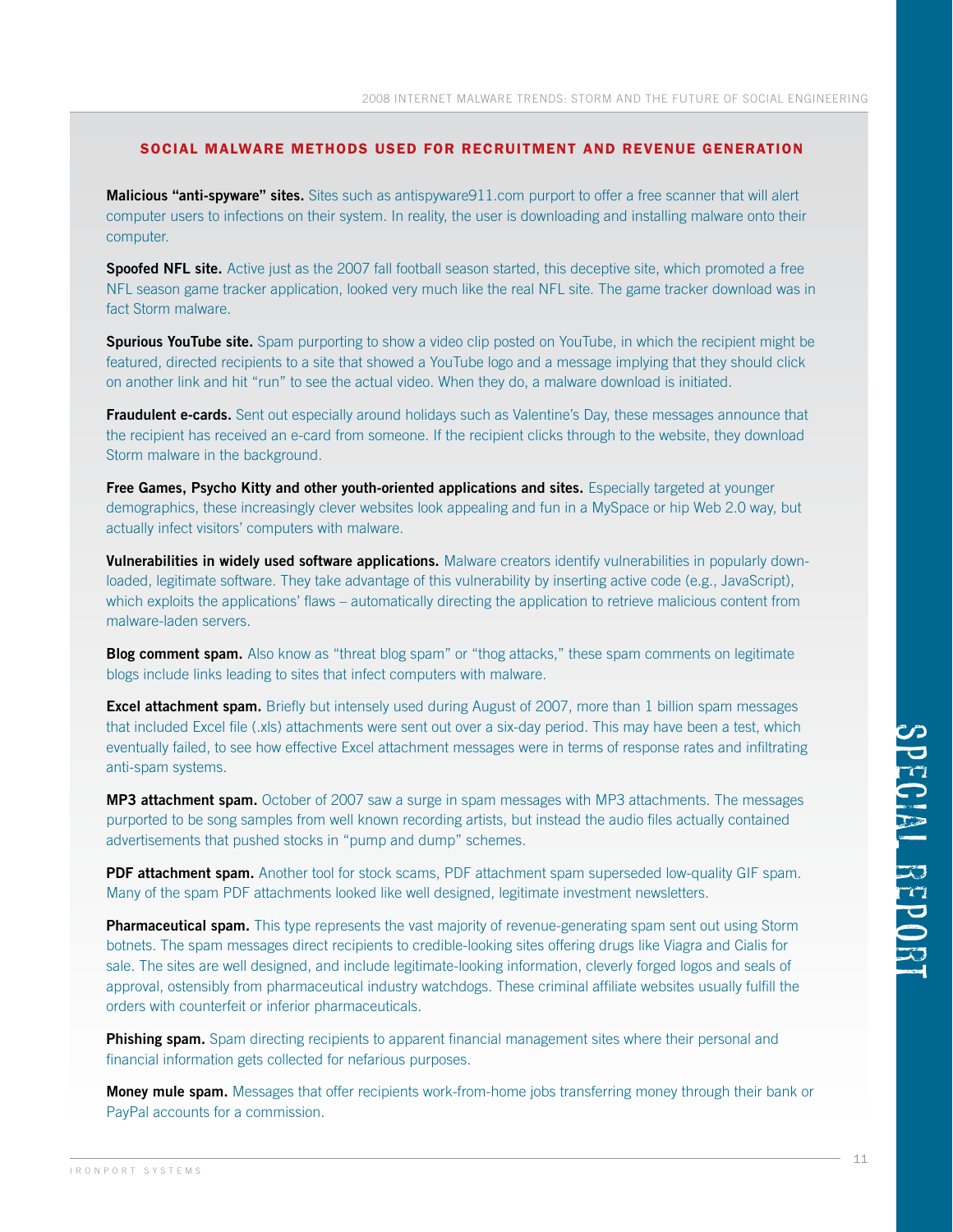## Social Malware and Beyond

Storm's presence on the Internet seems to have declined significantly since its mid-2007 peak. On one hand, widely used anti-virus and anti-malware software programs – including Microsoft's Malicious Software Removal Tool – are now able to detect and clean more variants of Storm, so many computers were cleaned. On the other hand, the creators and operators of Storm seem to be continuing to run and propagate new botnets. Possibly derived from Storm, these operate more quietly, are spread out into smaller networks and are designed to be even harder to track and disinfect.

Another disquieting trend is that malware creators are beginning to offer their products as complete solutions – including technical support, analytics and administration tools, and software updates – to increase the efficiency of

the malware. MPack, which infects computers using drive-by browser exploits, is one example.

Security researchers have proposed certain countermeasures against Storm and malware like it. One proposal, submitted to the IETF (Internet Engineering Task Force), recommends limiting the number of times per day the IP address for a domain name can be changed, to stop malicious use of fast-flux DNS techniques. European researchers have also looked into creating "counter-worms" that would embed their own payload – designed to override Storm commands – into the code and spread it instead. Other ideas include trying to cut off communications between nodes by tracking the partitioning encryption keys Storm now uses.

But as with weather predictions, one key method that may prove valuable in creating countermeasures to Storm (and malware like it) is closely observing patterns.

In-depth monitoring and tracking of patterns of network traffic and types of downloads, as well of unusual activity can help identify threats more quickly. When a new, unusual pattern of  $activity$  – whether for a website or email attachment type – is compared to previously monitored patterns of activity, it

#### Developed by Criminals, for Criminals?

Researchers at Cisco and IronPort found evidence of links between Storm spam email, Storm money-making as well as recruitment sites and the SpamIt/GlavMed organization. GlavMed is the affiliate program for pharmaceutical sales and the public-facing part of the organization, while SpamIt is the "spamming affiliate and fulfillment house" part of the operation. SpamIt/ GlavMed is believed to have ties to the criminal "Russian Business Network." These links with Storm email and sites show that a major cybercrime organization is using, distributing and likely funding development of Storm malware.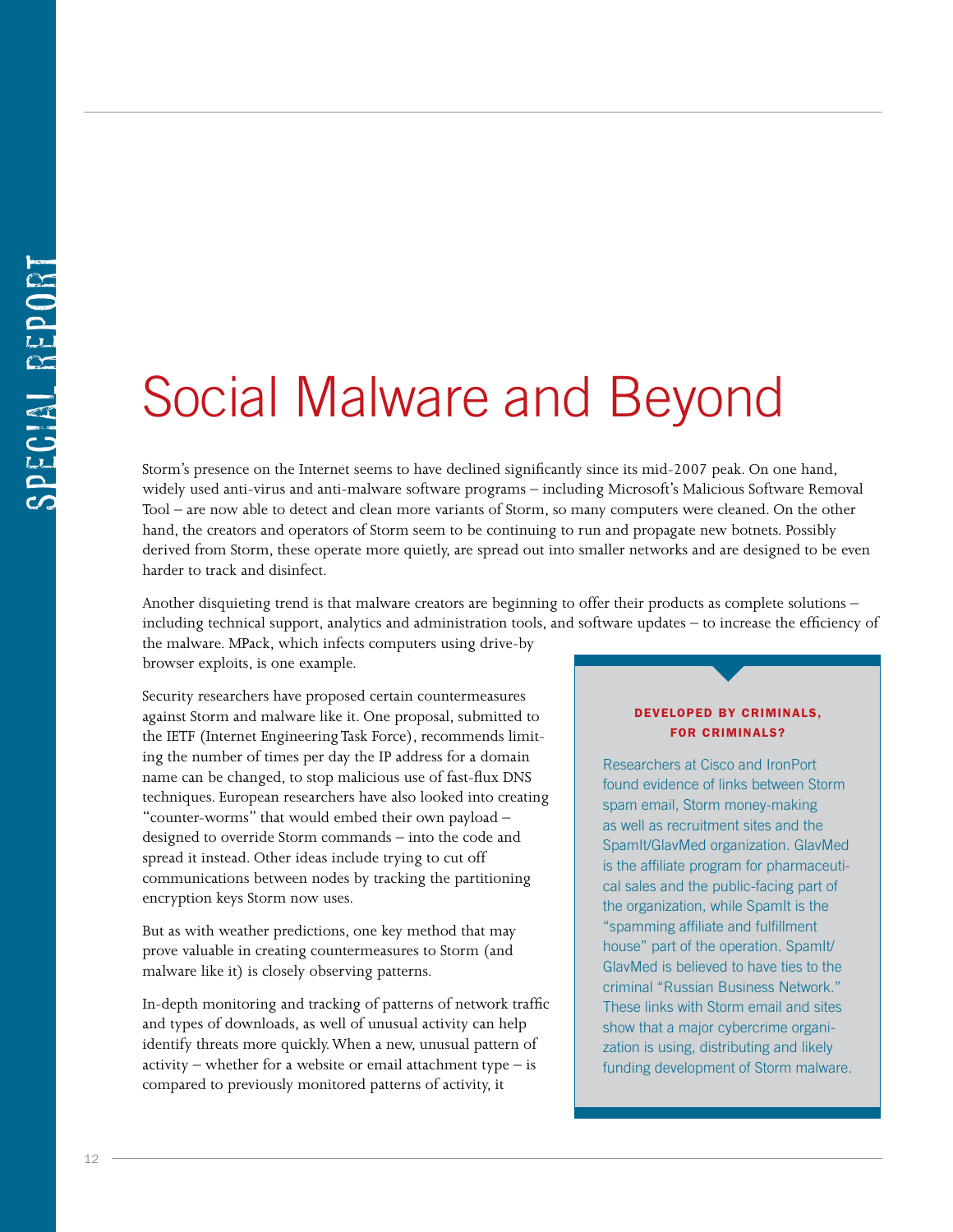becomes possible to assess the likelihood that the new kind of activity is either potentially malicious or instead the effect of legitimate changes.

With that pattern-based assessment, it may become possible to preventively block users on a network from visiting malicious websites, stopping the browser from retrieving the infected object and preventing nefarious iFrame redirects without a more thorough query into their provenance – even before the threat is fully developed and formally identified.

#### Redirects Infect Legitimate Sites

Malware writers are counting on Internet gateways' lack of pattern-assessment technologies, which can detect whether a website or Web-based application has been compromised. Emboldened with the knowledge that most administrators are only using anti-virus scanners or URL filtering at their gateway, the writers simply insert active code (e.g., JavaScript) into websites, which direct a user's browser to retrieve the malicious content from malwareladen servers.

These websites can be well-known and legitimate, or botsites that were specially created to rank well in search engine results. The JavaScript tells the browsers to grab a file from another Web server hosting the actual malicious Trojan (often through an embedded iFrame), which is then installed in the background without the users' knowledge. Once installed, the Trojan can do a number of things – including stealing passwords or system data.

Employing a pattern-assessment capable Web reputation system – one which performs object scanning and has the ability to see every request made by the browsers, even after the initial HTML page is requested  $-$  is the best way to effectively protect against these types of attacks, without needing to block the entire webpage.

#### Combating New and Emerging Threats

The 2007 rise of Storm was a harbinger – this new kind of social malware is continuing to grow and increase in sophistication. New, widespread malware botnets which share characteristics with Storm include Srizbi, Bobax and Kraken/Kracken. IronPort is tracking these botnets and implementing protective measures against their infection mechanisms. In addition, IronPort monitors and identifies new threats designed to exploit software vulnerabilities (such as those found in application like Adobe Flash Player), as well as website redirects, Google exploits, and



#### Storm Timeline

The number of computers simultaneously sending out Storm-related messages peaked in July 2007, generating more than 20 percent of all spam.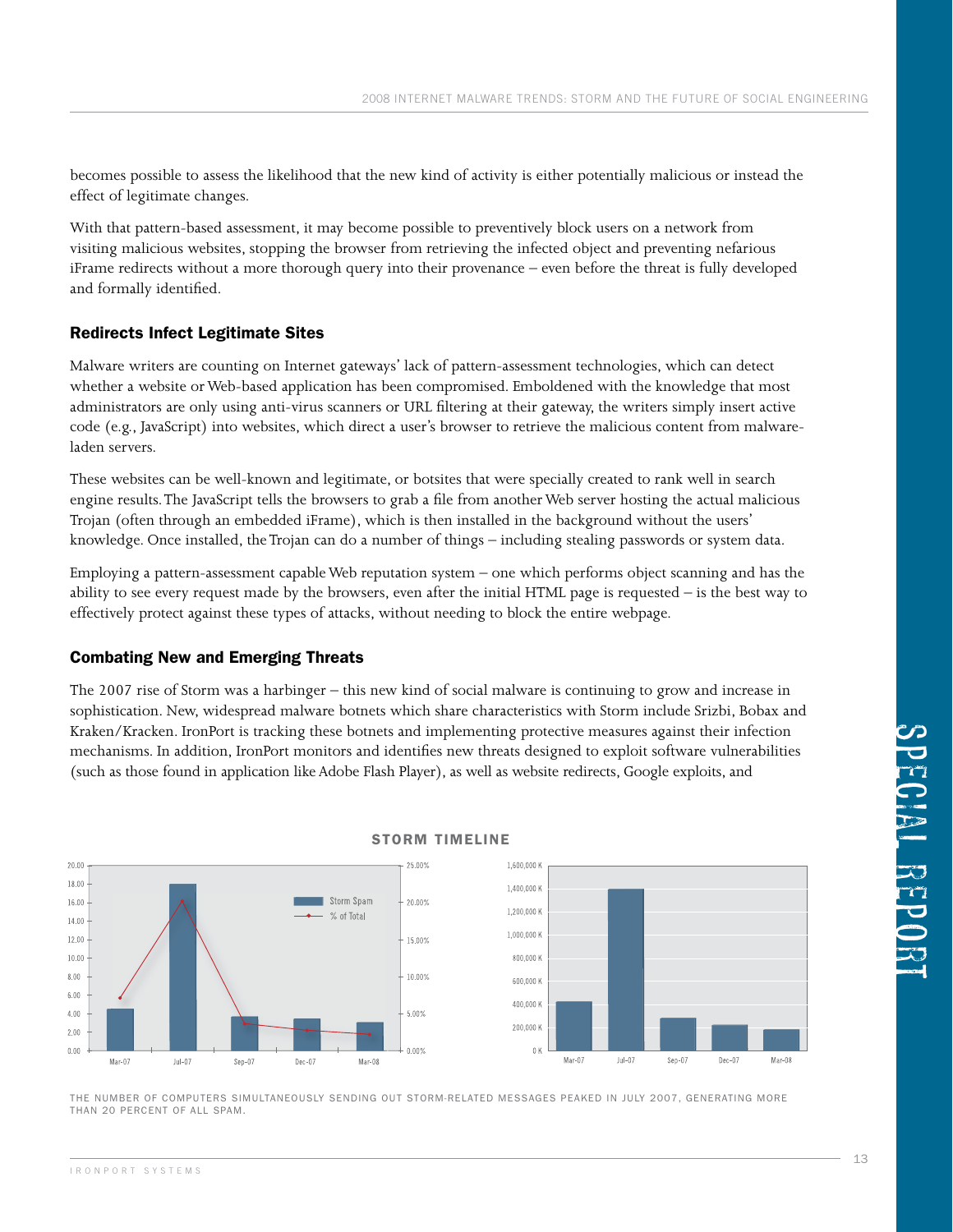spam attacks that take advantage of "Out of Office" autoreplies to validate email addresses and even hijack corporate mail servers.

For most of the last thirty years, spam has been an annoyance, created by individual amateurs. Those days are over. As Storm shows, today's extremely organized, technically savvy, well funded malware efforts are comparable in scale to legitimate software vendors. Talented engineering teams have now moved to the dark side, and are a threat to every organizational network and individual with an email account and Web browser.

However, by tracking new threats as they emerge, and utilizing holistic solutions that detect not just particular variants of malware but malicious patterns in network traffic and use, administrators and security organizations can protect users and networks from becoming infected.

#### Preventing the Spread

Because Storm and its successors use a blended attack – where the malware payload isn't in the email message but on a website the email points to – separate anti-spam and Web traffic monitoring systems aren't as effective at stemming the spread of such malware. For greater effectiveness, IT departments should consider solutions that can detect malicious patterns and holistically share results between the following functions:

**Spam filtering.** Storm sent out email with different attachment types – some of which (such as PDFs) were initially difficult for anti-spam programs to identify as spam – in different campaigns over 2007. However, Storm seems to have settled on spam that includes a short message and website link, rather than an attachment, as most effective in 2008. The anti-spam solution should block email that includes suspicious domain names and URLs as well as email with suspicious attachments.

Web reputation assessment. An anti-malware system that uses Web reputation to identify and block connections to suspicious websites, and checks every object a browser needs in order to load a webpage correctly, is crucial. As this new kind of malware may compromise trusted, legitimate websites to insert a malicious payload, an accurate Web reputation system should not merely depend on past reports of malware or the domain itself. The most effective system proactively assesses threat indicators from any URL, IP address or Web server on the Internet.

In addition, ostensible spyware scanner and fraudulent protection websites (which appear to thwart such malicious attacks, but instead deliver malware) are deceiving even sophisticated Web users with legitimate-looking language and counterfeit "endorsements" from recognized software rating companies. Systems that perform object-based checking of information and verify the source of the data, instead of relying on URL categorization, can more effectively block downloads from these sites.

**Port and communications activity monitoring.** A system that detects patterns and flags unexpected levels of activity on any unusual ports (such as Port 53 or 25) or using atypical communications protocols can be an excellent warning indicator.

**Keeping anti-virus and anti-malware products updated.** Given the speed and frequency with which Storm and its successors morph into new variants, comprehensive, reliable and very frequently (or automatically) updated anti-virus and anti-malware products are essential.

Finally, IT departments may help reduce infections by regularly reminding computer users on their network about how these new kinds of malware use social engineering and what types of email, blog comments and websites may try to infect their computers with malware payloads.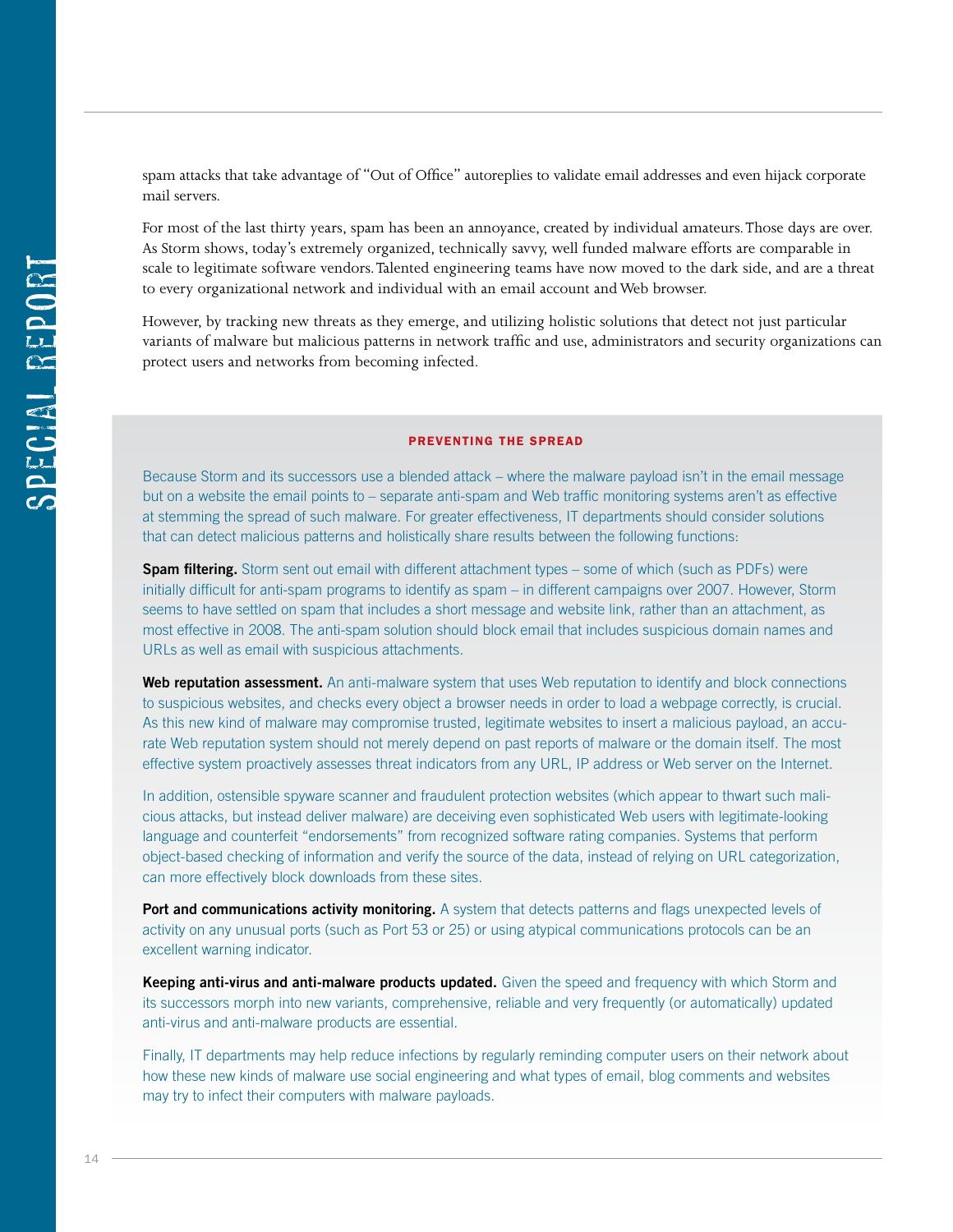## IRonPort **Powers and Protects**

### your network infrastructure with

WEB SECURITY, EMAIL SECURITY and Security Management appliances



**Web Security** The IronPort S-Series™ is the industry's fastest Web security appliance – providing a network perimeter defense for the broadest range of spyware and Web-based malware.

**Email Security** The IronPort C-Series™ and IronPort X-Series™ email security appliances are in production at eight of the ten largest ISPs and more than 20 percent of the world's largest enterpises. These industry-leading systems have a demonstrated record of unparalleled performance and reliability.

**Security Management** The IronPort M-Series™ security management appliances centralize and consolidate important policy and runtime data, providing administrators and end-users with a single interface for managing their application-specific security systems.

**Through a global salesforce and reseller network, IronPort offers a "Try Before You Buy" program. IronPort has thousands of customers around the world, who realized after a short trial that this is the most advanced security technology available today. To receive a fully-functional IronPort appliance to test in your network, free for 30 days, call 650-989-6530 or visit us on the Web at www.ironport.com/try.**